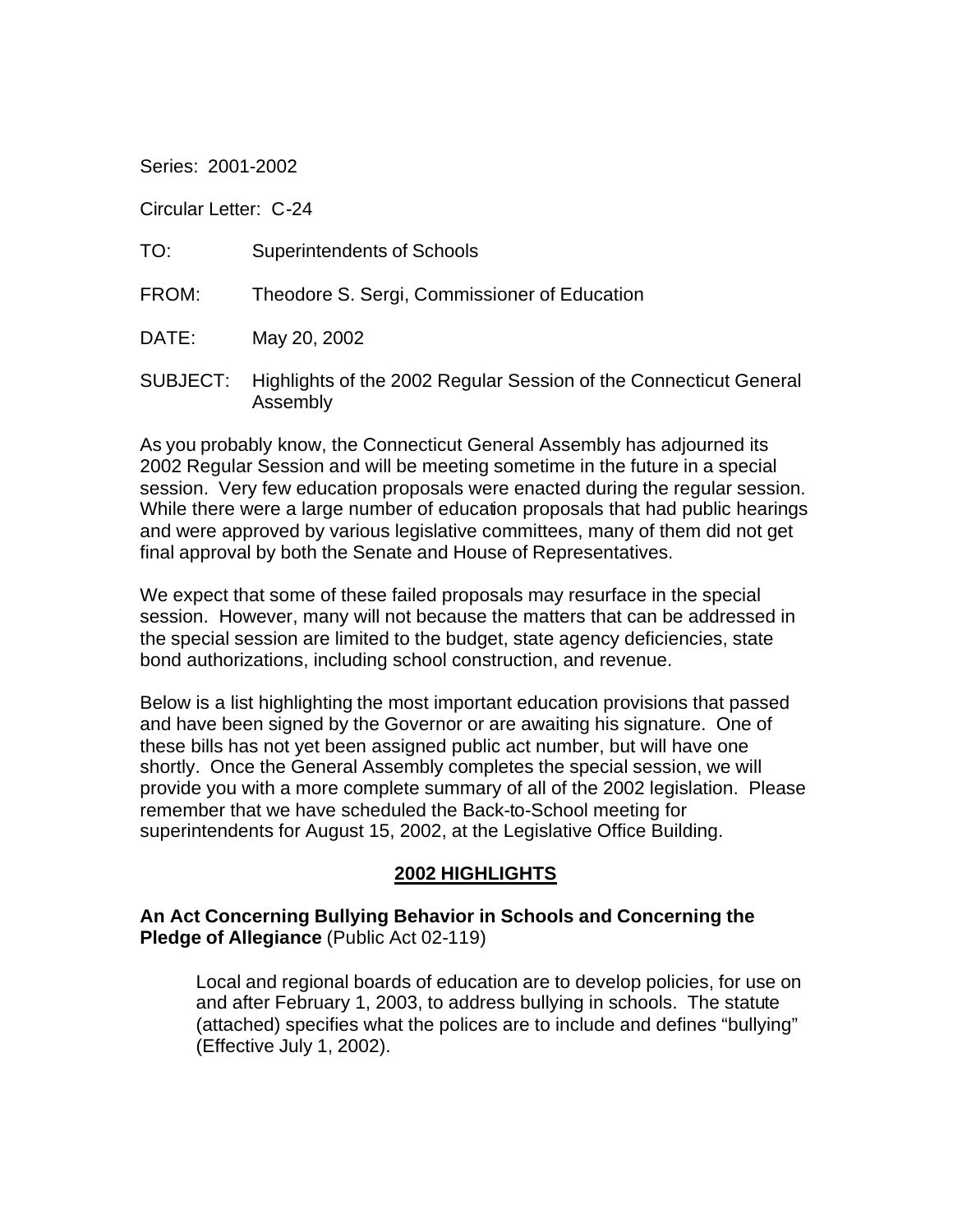Local and regional boards of education are also to develop policies to ensure that time is available each school day for students to recite the "Pledge of Allegiance." However, the statute is not to be construed to require any person to recite the "Pledge of Allegiance" (Effective October 1, 2002).

#### **An Act Concerning Sexual Assault by a Coach or Instructor, Mandated Reporting of Child Abuse or Neglect and Issuance and Revocation of Educator Certificates** (Public Act 02-106)

The crimes of sexual assault in the  $2^{nd}$  and  $4^{th}$  degrees have been expanded to include sexual intercourse ( $2^{nd}$  degree) or sexual contact ( $4^{th}$ ) degree) with another person when the actor is a coach in an athletic activity or a person who provides intensive, ongoing instruction and the other person is the recipient of such coaching or instruction and (1) is a secondary school student and receives such coaching or instruction in a secondary school setting or (2) is under 18 years of age (Effective October 1, 2002).

Coaches of intramural or interscholastic athletics are mandated child abuse reporters (Effective October 1, 2002).

Fines for mandated child abuse reporters who fail to make child abuse reports have been increased to not less than \$500 nor more than \$2,500. Formerly the fines were not more than \$500 (Effective October 1, 2002).

State's attorneys must notify the Commissioner of Education if a person holding a certificate, authorization or permit issued by the State Board of Education is convicted of a felony or fined for failing to make a child abuse report (Effective July 1, 2002).

#### **An Act Concerning Penalties for Sexual Assault of a Minor, . . . Reporting and Investigation of Child Abuse and Neglect, . . . Disclosure of Records of Teacher Misconduct . . .** (sHB 5680, as amended)

Records maintained or kept on file by a local or regional board of education that are records of the personal misconduct of a teacher are to be deemed to be public records subject to disclosure under the state Freedom of Information Act without the consent of the teacher (Effective October 1, 2002).

A number of changes have been made to the statutes concerning mandatory child abuse reporting including, but not limited to, reducing the number of hours within which mandated reporters must orally report suspected cases of abuse or neglect to the Department of Children and Families or a law enforcement agency (Effective October 1, 2002).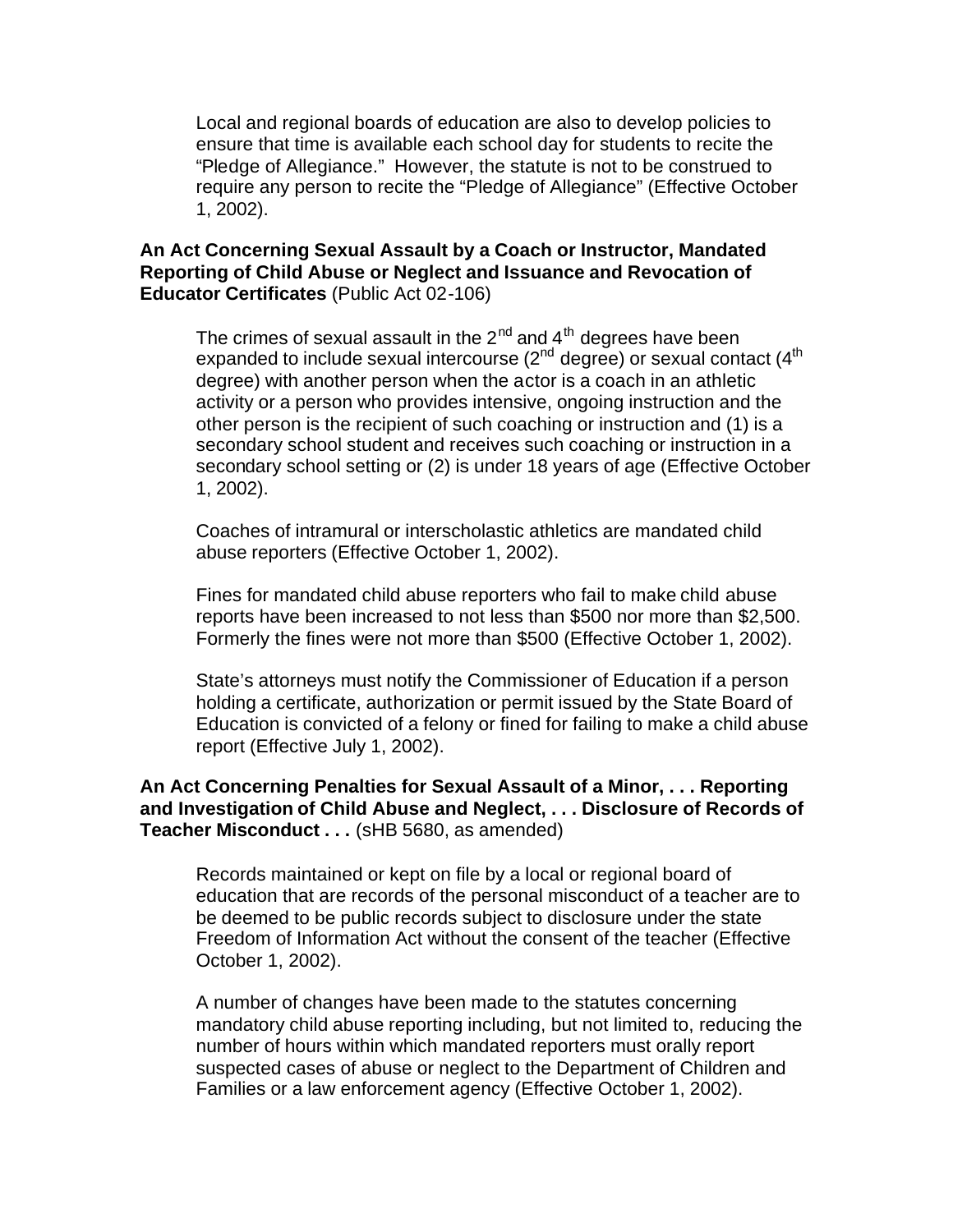## **An Act Concerning the Idling of School Buses** (Public Act 02-56)

The engine of a stopped school bus cannot be operated for more than three consecutive minutes except when:

- 1. The bus is forced to remain motionless because of traffic conditions or mechanical difficulties over which the operator has no control;
- 2. It is necessary to operate heating, cooling or auxiliary equipment on the bus when such equipment is necessary to accomplish the intended use of the bus;
- 3. The outdoor temperature is below  $20^\circ$  F;
- 4. It is necessary to maintain a safe temperature for students with special needs;
- 5. The bus is being repaired; or
- 6. The operator is in the process of receiving or discharging passengers on a public highway or public road (Effective October 1, 2002).

## **An Act Concerning Civil Preparedness and the Needs of Children** (Special Act 02-8)

On or before January 1, 2003, the Secretary of the Office of Policy and Management is to report on planning and activities for children and youth as part of homeland preparedness and emergency response planning to terrorism. The report is to include provisions that address issues such as training in safety and security measures and multi-hazard response plans for school personnel, and others, and the coordination of school health and mental health strategies (Effective when signed by the Governor).

We hope that this is helpful. Please contact Katherine Nicoletti at (860) 713- 6520 or katherine.nicoletti@po.state.ct.us if you have questions.

**Attachment** Memos:2002 regular session summary